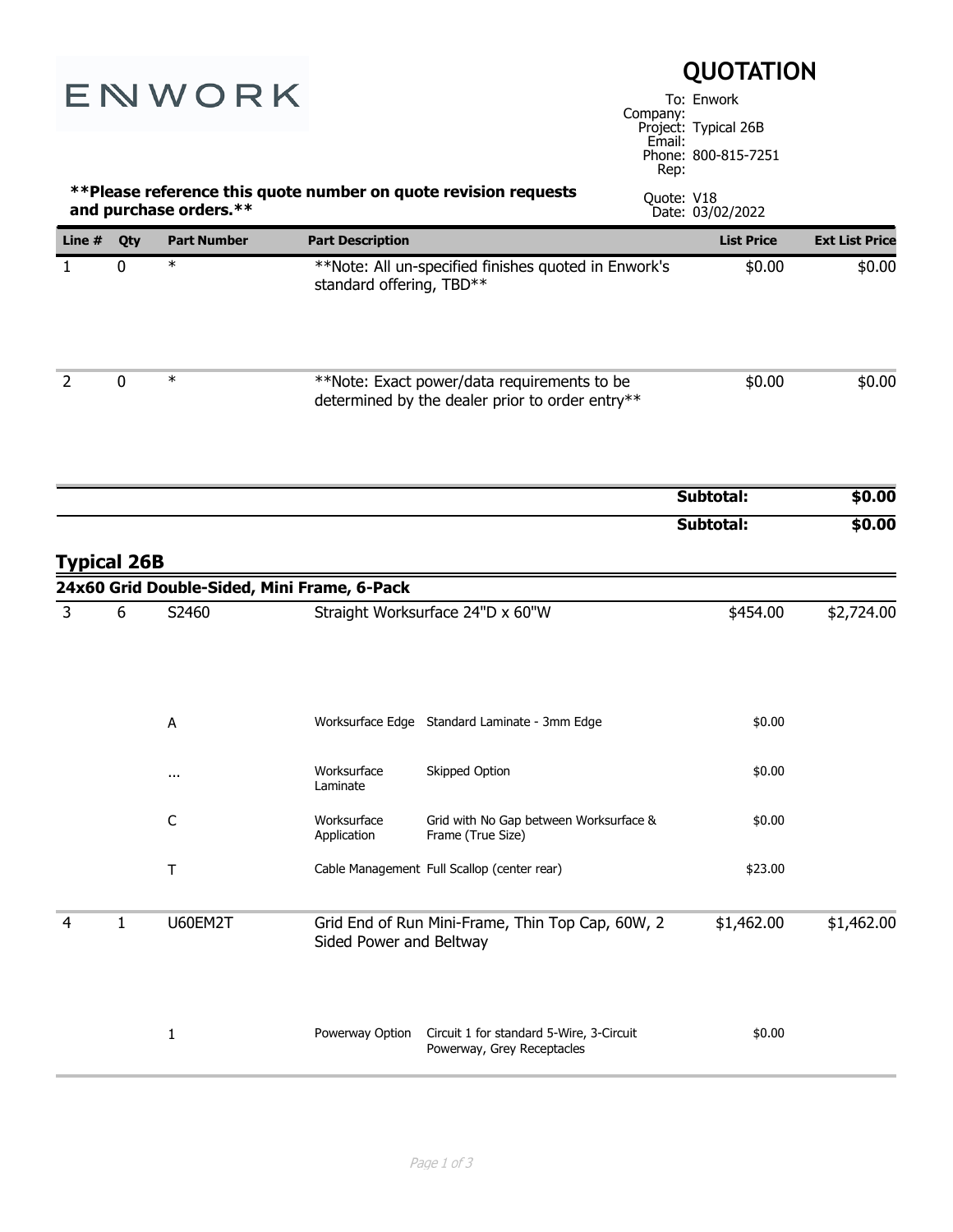| Line $#$ | Qty            | <b>Part Number</b> | <b>Part Description</b>                                                                                                                 | <b>List Price</b> | <b>Ext List Price</b> |
|----------|----------------|--------------------|-----------------------------------------------------------------------------------------------------------------------------------------|-------------------|-----------------------|
| 5        | 1              | U60MM2T            | Grid Mid Mini-Frame, Thin Top Cap, 60W, 2 Sided<br>Power and Beltway                                                                    | \$1,431.00        | \$1,431.00            |
|          |                | $\mathbf{1}$       | Powerway Option<br>Circuit 1 for standard 5-Wire, 3-Circuit<br>Powerway, Grey Receptacles                                               | \$0.00            |                       |
| 6        | 1              | U60EM2T            | Grid End of Run Mini-Frame, Thin Top Cap, 60W, 2<br>Sided Power and Beltway                                                             | \$1,462.00        | \$1,462.00            |
|          |                | $\overline{2}$     | Powerway Option<br>Circuit 2 for standard 5-Wire, 3-Circuit<br>Powerway, Grey Receptacles                                               | \$0.00            |                       |
| 7        | 3              | USLEGAL36          | Impression Grid Straight Leg for 36"H Frame and<br>28" Mini Frame (power below wksf), Clear Anodized<br>Aluminum                        | \$240.00          | \$720.00              |
| 8        | 1              | USLEGAL36H         | Impression Grid Straight Leg with Power-In Feed<br>hole for 36" Frame and 28" Mini Frame (power<br>below wksf), Clear Anodized Aluminum | \$252.00          | \$252.00              |
| 9        | $\overline{4}$ | LPPSQAL2           | Square Straight Leg, Clear Anodized Aluminum,<br>1.5" x1.5", pkg. of 2                                                                  | \$420.00          | \$1,680.00            |
| 10       | 14             | <b>UMTD</b>        | Grid Tether Brackets for 36H Frame and 28H Mini<br>Frame (Power below wksf), Silver                                                     | \$45.00           | \$630.00              |
| 11       | 6              | <b>NWBRACE</b>     | Support Brace for Wks w/ 54" - 52" W, Black                                                                                             | \$95.00           | \$570.00              |
| 12       | 12             | <b>PDGR</b>        | Universal Cable Gripper, 5 openings                                                                                                     | \$34.00           | \$408.00              |